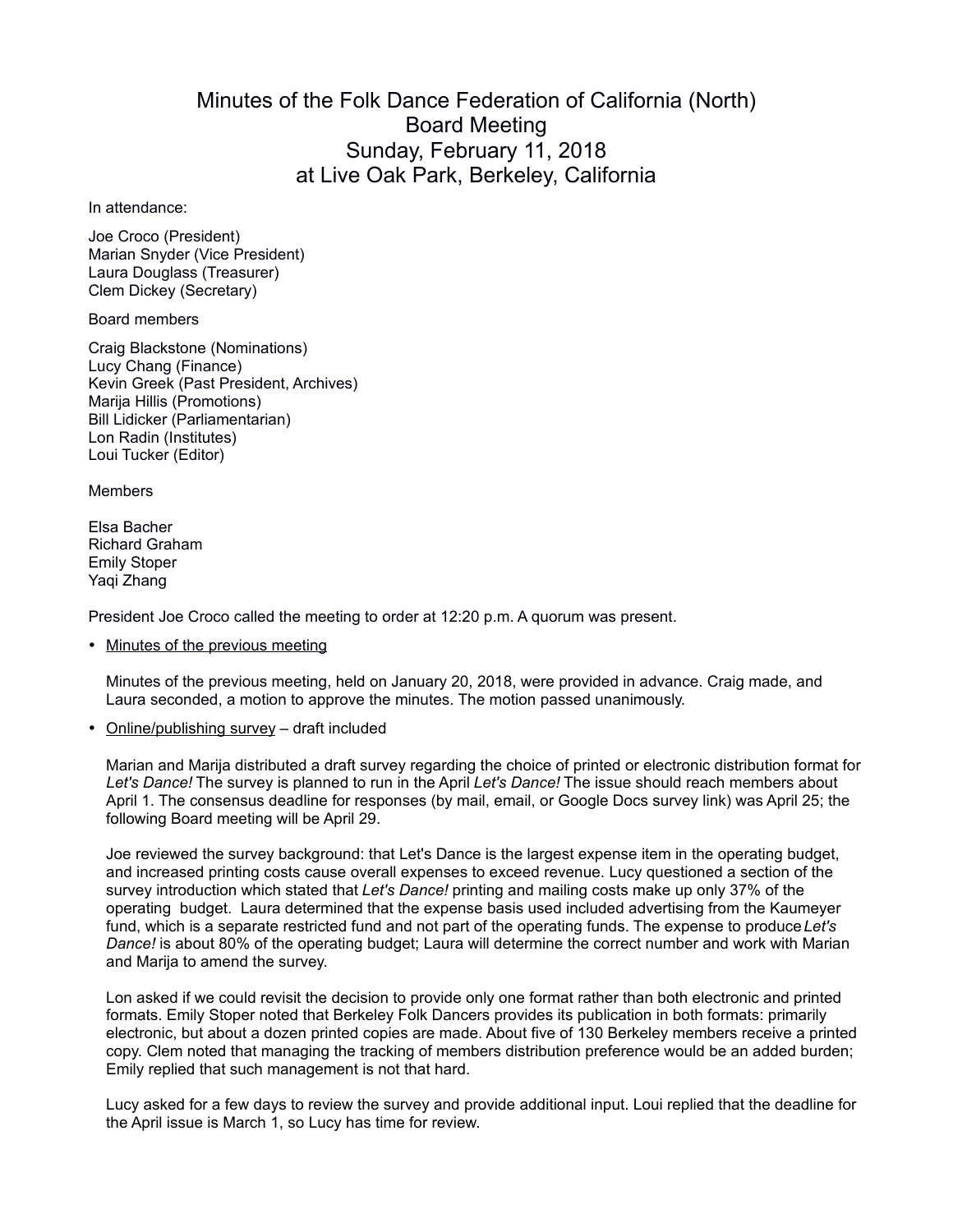Loui noted that the board needs to execute a transition should the survey choose electronic distribution, as she is not interested in editing a PDF version. Clem replied that the Board could choose a cutover date. Joe added that the details and timing of changing would be an item for the Board to address if it chose to change the distribution.

• President (Joe) - no report

Joe asked if he needed to arrange hotel rooms for Southern California Past Presidents at Statewide. Loui replied that the Past Presidents usually arrange for their own rooms, and the host Federation provides reimbursement.

- Vice President (Marian) no report
- Treasurer (Laura) no report
- Secretary (Clem) no report
- Past President (Kevin) written report included, covering web updates, Statewide, and Bay Area Dance Week

Kevin reported Statewide registration is available online.

Kevin reported that our Bay Area Dance Week participation includes 17 events by 12 different groups. Nordic Footnotes, which is not a Federation member, will use its parent organization's membership to qualify for a Federation-subsidized ad.

• Membership (Alicia La Fetra) - absent, written report included

Laura moved, and Lucy seconded, a motion to accept the membership report. The motion passed unanimously.

- Editor (Loui) no report
- Officers Ball (Lucy and Loui)

Lucy and Loui contacted nearly every Veterans Hall in the area, and Lucy has booked the Pleasanton Veterans Hall for our preferred date of October 20, 2018. Lucy and Loui expect, and the Board members agreed, that the Board members will help, as they did last year. Marija and Marian have agreed to help with dinner. Lucy and Laura suggested that due to the scarcity of available dates we should start looking for a hall for 2019. Loui noted that we need to find out when the halls' yearly calendars open. Loui will check with Hayward. Albany is also nice; Emeryville is small and Niles is a bit hard to get to. Lon thanked Lucy for booking the Pleasanton hall, and confirmed with the Board that it recommended using local teachers at the Ball.

• Scholarship (Sabine) – absent, written report included

Lon noted that we have no applications yet and asked if this was unusual; Loui replied that applications typically begin to arrive around April.

• Promotions (Marija)

The Committee approved funds for Statewide youth scholarships and for Bay Area Dance Week ads.

- Archives (Kevin) no report
- Insurance (Ken Kaye) absent, no report
- Nominations (Craig)

Craig reported that the March *Let's Dance!* will announce that the Committee's nominees have accepted their nominations. Bill noted that nominations from the floor are in order.